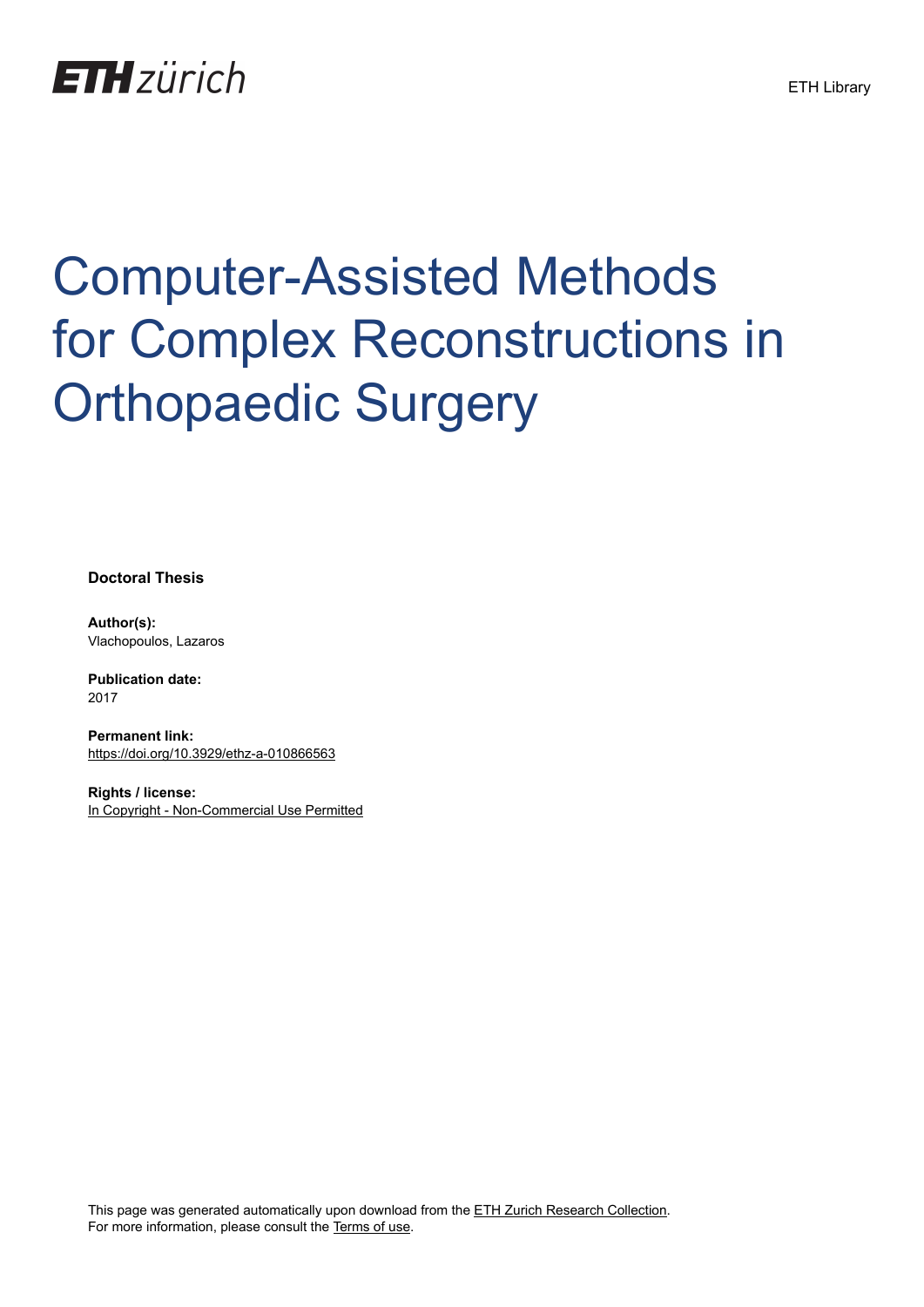### **Computer-Assisted Methods for Complex Reconstructions in Orthopaedic Surgery**

A thesis submitted to attain the degree of DOCTOR OF SCIENCES of ETH ZURICH (Dr. sc. ETH Zurich)

presented by

**Lazaros Vlachopoulos** Doctor of Medicine RWTH Aachen University born on 19.10.1978 citizen of Greece and Germany

accepted on the recommendation of

Prof. Dr. Gábor Székely, examiner Prof. Dr. Jess Gerrit Snedeker, co-examiner Dr. Philipp Fürnstahl, co-examiner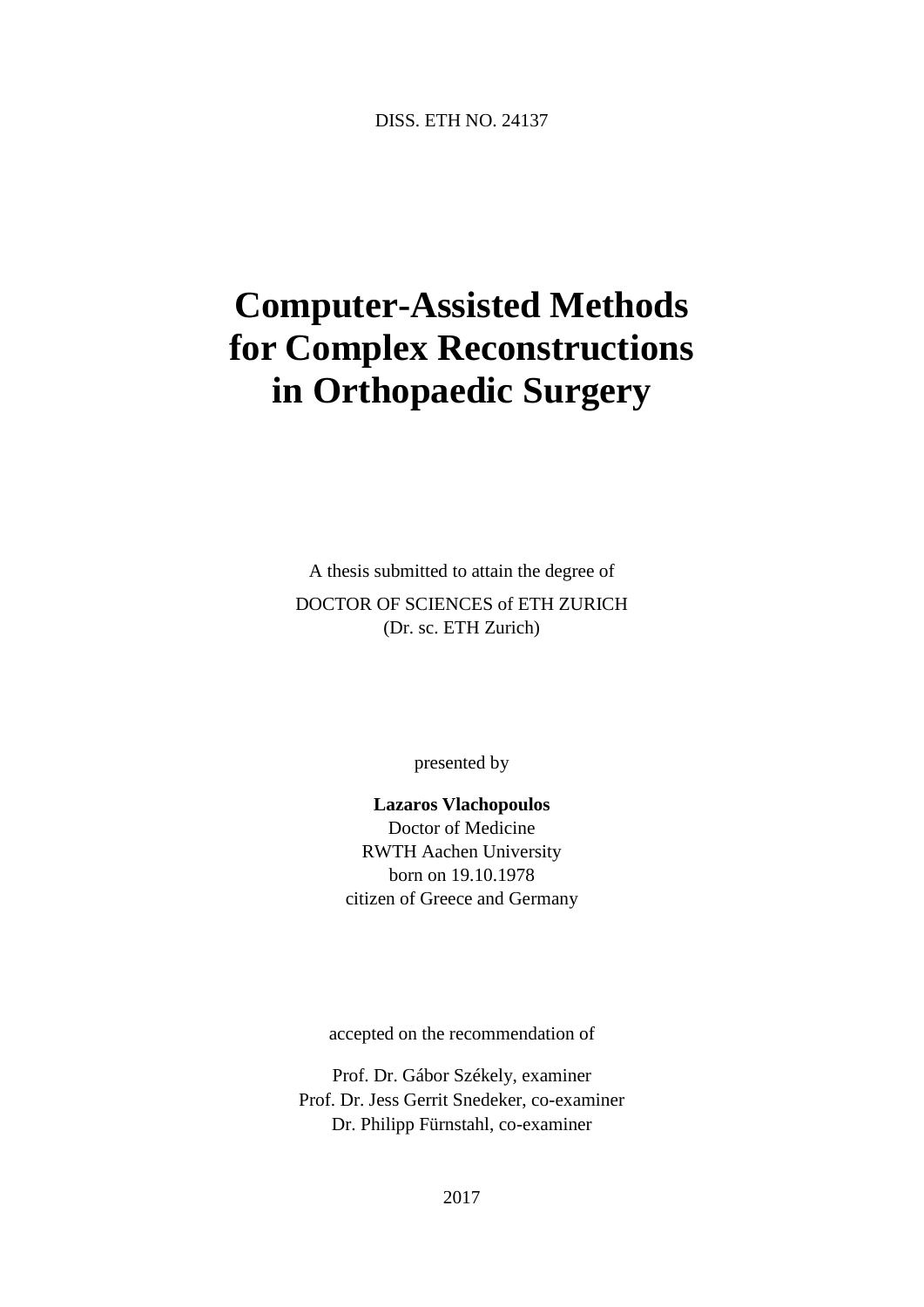#### **Abstract**

Restoration of the normal anatomy is one of the ultimate goals in orthopaedic surgery. Computer-assisted methods become, thereby, increasingly important as they support the surgeons to achieve this goal. The transfer of computer vision and engineering methods to the medical domain offers new opportunities for traditional orthopaedic surgery. The benefits of computer-assisted surgery have been well accepted in the last decades, in particular for the treatment of posttraumatic deformities. The combination of an accurate preoperative quantification of a deformity, the generation of a preoperative plan and tools for the intraoperative navigation is the key element for a patient-specific quantitative orthopaedic surgery. However, the basic pre-requisite for a successful surgical treatment is a precise preoperative assessment of the pathological condition.

The aim of this work is to provide new computer-assisted methods for the reconstruction of complex fractures and posttraumatic deformities of the humerus. The presented methods are based on patient-specific bone models, created from computer tomography data. A set of tools will be presented to tackle a wide range of treatment options, i.e., for fracture reconstruction and for corrective osteotomies of the humerus.

First, algorithms are developed to quantify the anatomy of the humerus in 3D in a standardized fashion. Bilateral differences of the humeral anatomy are measured on a set of 140 paired humeri. This enables to identify the anatomical characteristics that may be reliably carried over from the contralateral side and to evaluate the reliability of the contralateral anatomy as a reconstruction template.

Thereafter, the preoperative assessment of a humeral deformity for corrective osteotomies of the humerus is improved with two proposed approaches. A novel segment selection strategy is presented for the registration-based approach that compensates bilateral differences better than the state-of-the-art approach, yielding an improved method for the 3D assessment of posttraumatic deformities of the proximal and distal humerus. Further, a statistical shape model of the humerus is generated that accurately predicts the pretraumatic anatomy from the healthy parts of the posttraumatic bone model in order to replace the contralateral anatomy as a reconstruction template.

The main part of the thesis focuses on the development of a computer-assisted fracture reconstruction algorithm for the reconstruction of complex proximal humeral fractures. The pose-invariant algorithm performs the reconstruction solely based on the information of the fracture surfaces obtained from the posttraumatic condition. The fractures of the proximal humerus are automatically reconstructed based on iterative pairwise reduction of the fragments and automatic selection of the best solution. The performance of the presented algorithm is evaluated on a consecutive series of patients treated for a proximal humerus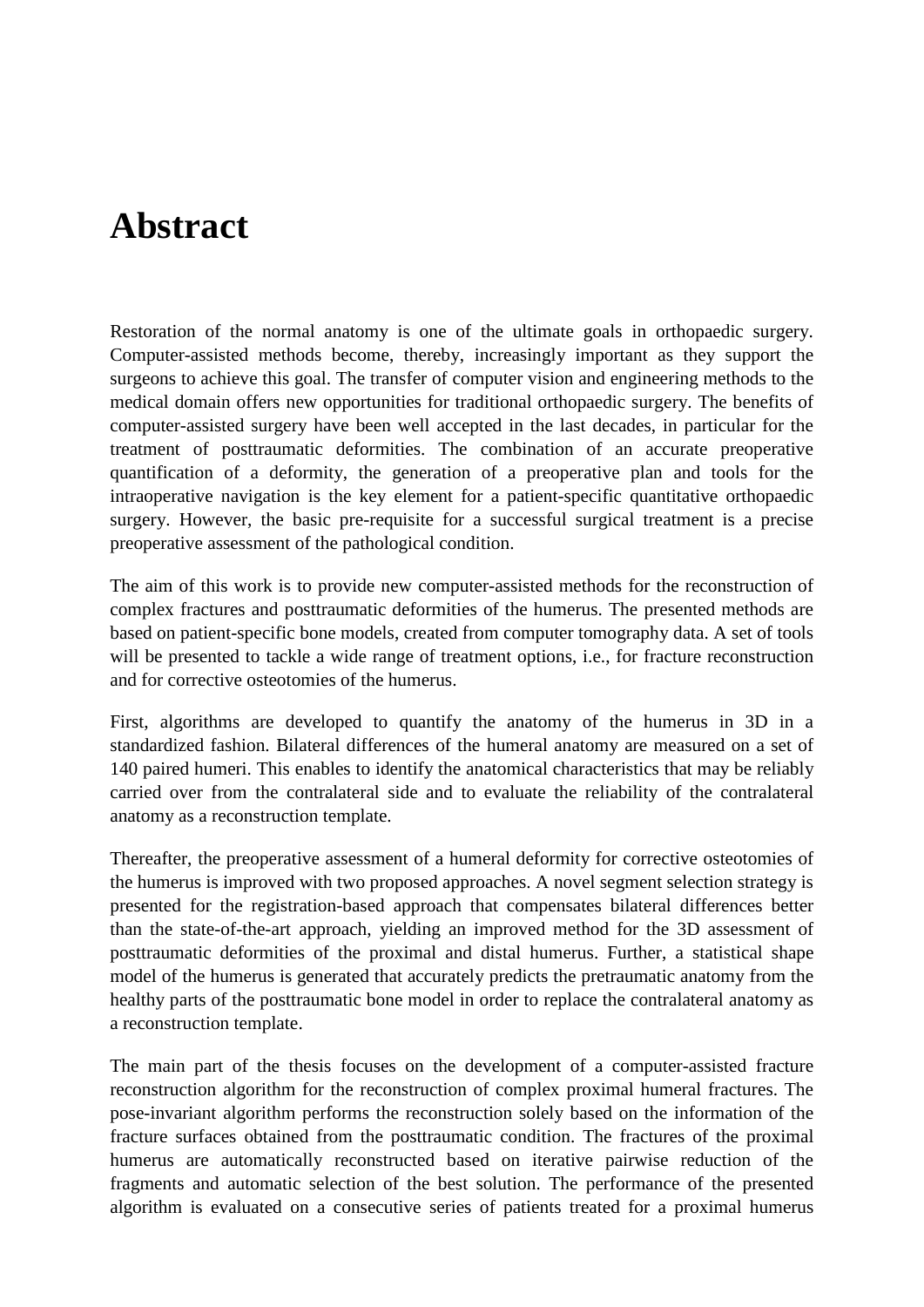fracture or on cadaver experiments. Furthermore, the results are compared with the state-ofthe-art method.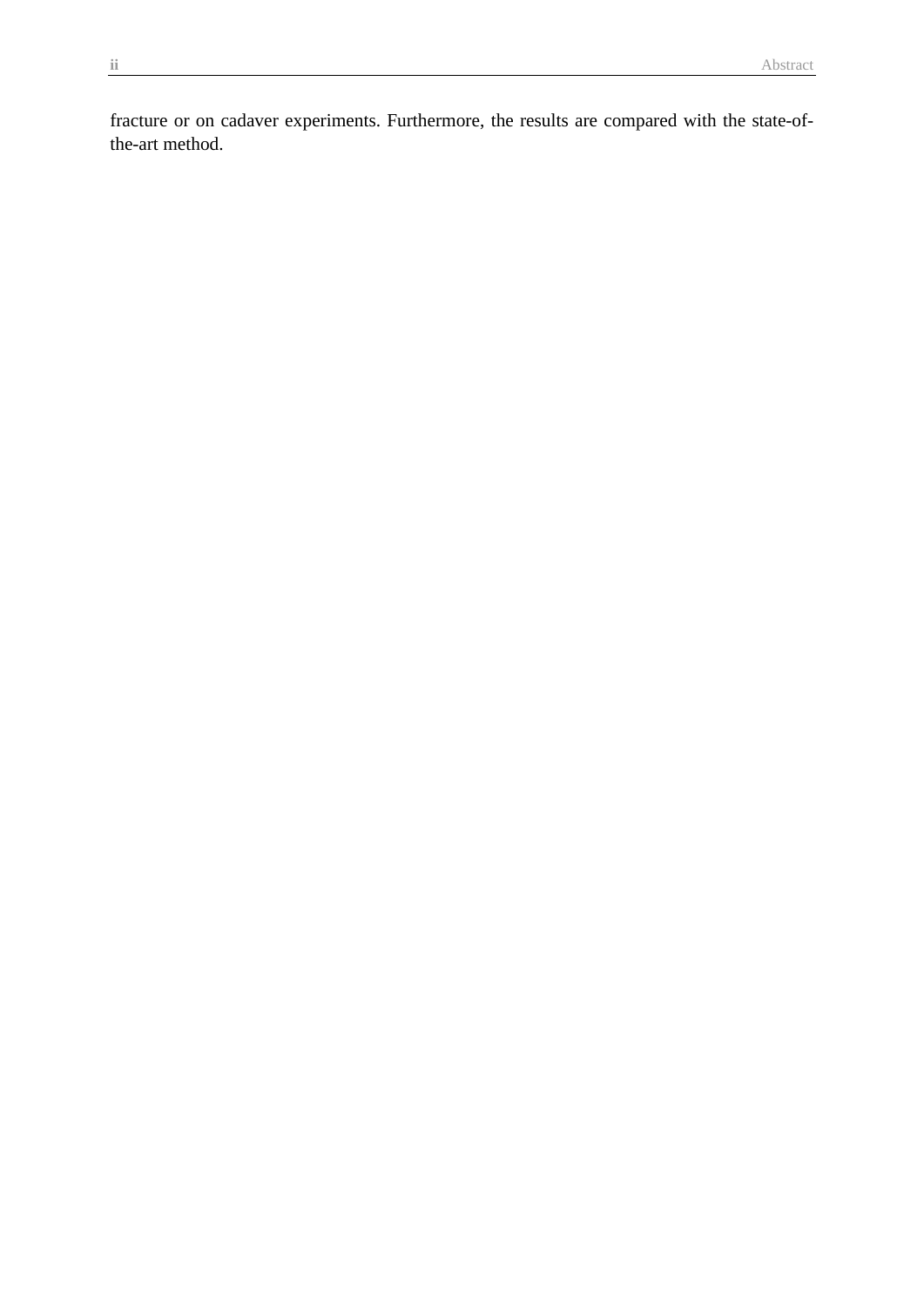#### **Zusammenfassung**

Die Wiederherstellung der normalen anatomischen Verhältnisse ist eines der wichtigsten Ziele in der orthopädischen Chirurgie. Computergestützte Techniken gewinnen dabei zunehmend an Bedeutung, da sie den Chirurgen beim Erreichen dieses Zieles unterstützen können. Die Verwendung von Verfahren aus Computer Vision und den Ingenieurwissenschaften im medizinischen Bereich eröffnet neue Möglichkeiten für die traditionelle orthopädische Chirurgie. Dabei sind die Vorteile der computergestützten Chirurgie in den letzten Jahrzehnten weitgehend akzeptiert worden, insbesondere für die Behandlung von posttraumatischen Deformitäten. Die Kombination aus einer präzisen präoperativen Analyse einer Deformität, der Erstellung eines präoperativen Plans und eines intraoperativen Navigationssystems sind der Schlüssel für eine patientenspezifische quantitative orthopädische Chirurgie. Grundvoraussetzung für eine erfolgreiche chirurgische Behandlung ist jedoch die genaue präoperative Analyse der zugrundeliegenden Pathologie.

Diese Dissertation setzt sich das Ziel, neue computergestützte Techniken für die Rekonstruktion von komplexen Frakturen und posttraumatischen Deformitäten am Humerus zur Verfügung zu stellen. Die dargestellten Methoden basieren auf patientenspezifischen Knochenmodellen aus computertomographischen Daten. Es wird eine umfassende Zusammenstellung von Methoden dargestellt, um eine breite Palette von Behandlungsoptionen abzudecken, d.h. im Speziellen sowohl für die Rekonstruktion von Frakturen als auch für die Korrektur von Deformitäten am Humerus.

Zunächst werden Algorithmen entwickelt, um die Geometrie des Humerus in 3D standardisiert zu quantifizieren. Bilaterale Unterschiede in der Anatomie des Humerus werden an einem Satz von 140 gepaarten Humeri bestimmt. Dies ermöglicht es, die anatomischen Eigenschaften zu identifizieren, welche von der kontralateralen Seite übernommen werden können, und somit die Zuverlässigkeit der kontralateralen Anatomie als geometrische Vorlage zu beurteilen.

Anschließend wird die präoperative Analyse einer posttraumatischen Deformität des Humerus mit zwei vorgeschlagenen Planungsansätzen verbessert. Eine neue Strategie wird vorgestellt, um Segmente für die Registrierung von Knochenmodellen zu selektieren, die es ermöglicht, die bilateralen Unterschiede besser auszugleichen als der aktuelle Stand der Technik. Dies führt zu einer genaueren Wiederherstellung der prätraumatischen Anatomie am proximalen und distalen Humerus. Darüberhinaus wird ein statistisches Modell des Humerus präsentiert, das die prätraumatische Anatomie aus den nicht pathologischen Anteilen des